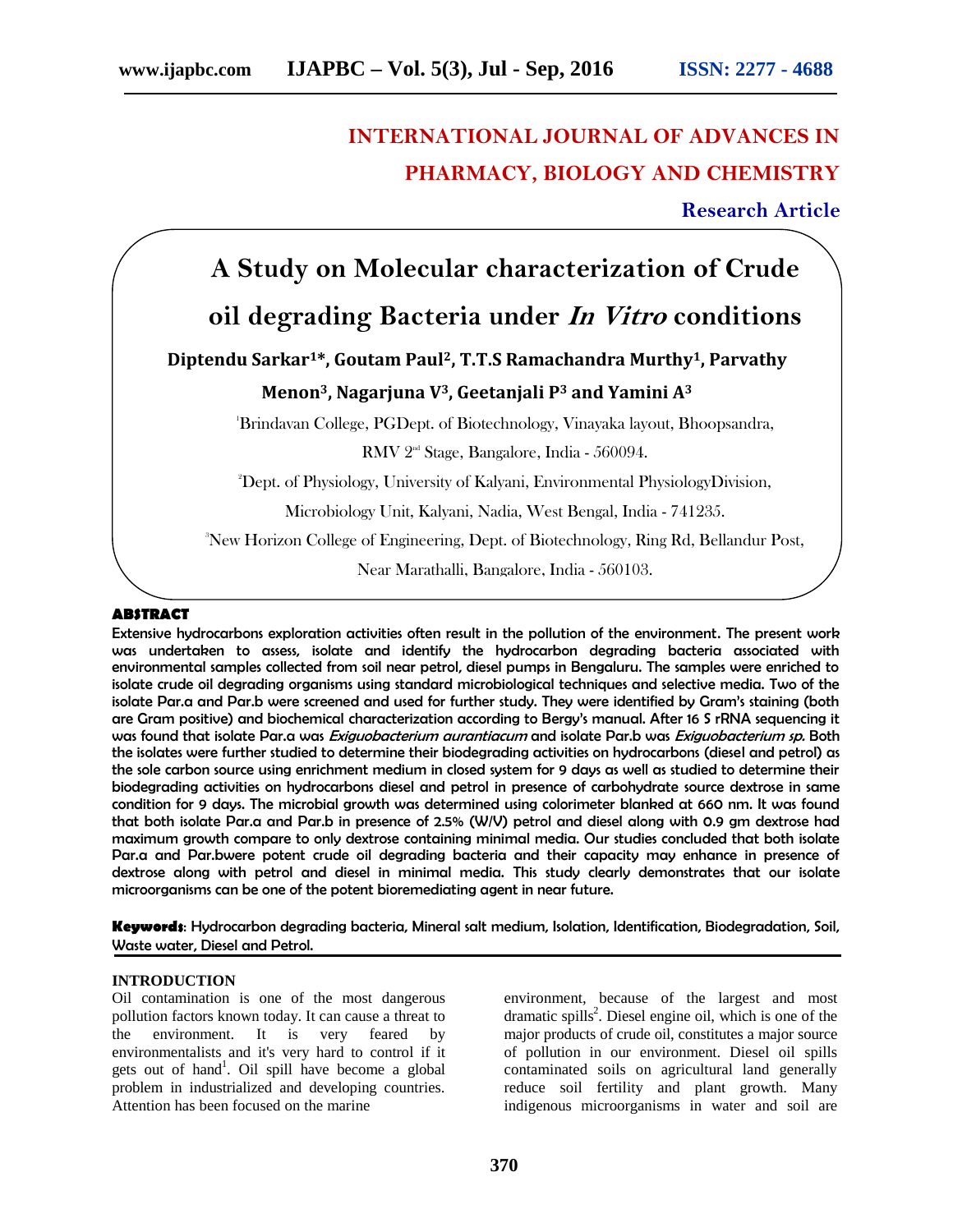capable of degrading hydrocarbon contaminants<sup>3</sup>. The technology commonly used for the soil remediation includes mechanical, burying, evaporation, dispersion, and washing. However, these technologies are expensive and can lead to incomplete decomposition of contaminants<sup>4</sup>. The process of bioremediation, defined as the use of microorganisms to detoxify or remove pollutants owing to their diverse metabolic capabilities is an evolving method for the removal and degradation of many environmental pollutants including the products of petroleum industry. Contamination of the soil by oil causes it to lose its useful properties such as soil fertility, water-holding capacity, permeability and binding capacity. The contamination of groundwater is also a potential problem, which receives a lot of untreated effluent from service stations containing oil and grease. To overcome these environmental problems, microbial bioremediation is only way to preserve our nature $3-5$ . The purpose of this study was to isolate and identify the bacteria from oil contaminated environment and access their crude oil biodegradation potential under *in vitro* conditions.

# **MATERIALS AND METHODS**

**Sample Collection**: The study includes three types of samples to isolate the hydrocarbon degrading bacteria. Soil sample extending from the ground surface to a depth of 10–20 cm were collected from petroleum-contaminated areas near petrol station in Bangaluru, Karnataka. Samples were then transported to laboratory under sterile conditions<sup>3</sup>.

**Growth and Isolation of Bacterial Cultures**: The bacteria were isolated from the collected samples by spreading the sample on nutrient agar medium. From the numerous colonies obtained on the NAM plates, they were screened for the hydrocarbon degrading bacteria<sup>6</sup>.

**Isolation of Hydrocarbon Degrading Bacteria**: The bacteria were isolated by inoculating the soil and water samples on enrichment medium that contains the autoclaved mineral salt medium (MSM) supplemented with single hydrocarbon compound as sole carbon source (1% liquid petrol and diesel). The medium contains  $K_2HPO_4 (1.8 g/L)$ ; NH<sub>4</sub>Cl (4 g/L);<br>MgSO<sub>4</sub>.7H<sub>2</sub>O (0.2 g/L); NaCl (0.1 g/L); (0.2 g/L); NaCl  $(0.1 \text{ g/L});$ Na<sub>2</sub>SO<sub>4</sub>.7H<sub>2</sub>O (0.01 g/L); agar (20 g/L); carbon source (1% petrol , diesel); and distilled water (1L) with pH 7.2. The medium without hydrocarbons was sterilized by autoclaving at 121°C for 15 min. The medium was supplemented with 1% (v/v) filter sterilized hydrocarbons (petrol, diesel) to serve as the

only source of carbon and energy. The medium was incubated at 37 C for 5-10 days. After the incubation period the bacterial colonies that were grown on the medium were identified by Gram's staining and biochemical characterization according to Bergy's manual as well as 16S rRNA sequencing and phylogenetic analysis<sup>2, 7, 12, 16</sup>.

**Isolation of genomic DNA from bacteria:** DNA was extracted from 1ml of bacterial culture. the culture was pelleted by centrifuging at 12,000rpm for 2 min. the pellet was treated with lysis solution and proteinase k and incubated at 600C for 30min. Nucleic acids were precipitated with isopropanol by centrifuging at 10,000 rpm for 10 min, washed with 1 ml of a  $70\%$  (v/v) ethanol solution and dissolved in 0.1 ml of a TE buffer. The purity and quantity of DNA were examined by recording its UV absorption spectrum and running on 1% agarose gel  $electrophoresis<sup>7-10</sup>$ .

**Sequence determination of 16s rDNA**: The DNA isolated was amplified using 16s rDNA universal primers and sequenced for the identification of bacterial strain at molecular level. Amplification of the PCR products of expected size was confirmed by electrophoresis. The sequence of the 16S rDNA was determined with a Dye terminator sequencing kit (Applied Biosystems), and the product was analyzed with an ABI Prism DNA sequencer (ABI). The gene sequences of each isolate obtained in this study were compared with known 16s rRNA gene sequences in the GenBank database<sup>2, 9, 13, 18</sup>.

**Determination of Bacterial Biodegradative Activity by Turbidometry**: Turbidometry is to determine the bacterial growth by utilizing the hydrocarbons (1% petrol and diesel) given as carbon source in MSM broth. This shows whether the bacterium possess the degrading activity of hydrocarbons like phenol, petrol and diesel. The degrading activities of each isolates were obtained by using Mineral salt broth (MSB) in which 1% of each hydrocarbon (petrol and diesel) was added and incubated at room temperature for 9 days. The effect of dextrose supplement in crude oil was studied by adding dextrose in the above media. The growth of the bacterium was measured by taking the O.D readings at 660 nm from 0hrs- 9 days at regular intervals against mineral salt medium as blank<sup>10,15,17</sup>.

# **RESULTS AND DISCUSSION**

The bacteria were isolated from two different types of samples on nutrient agar medium. Further the samples were screened for the presence of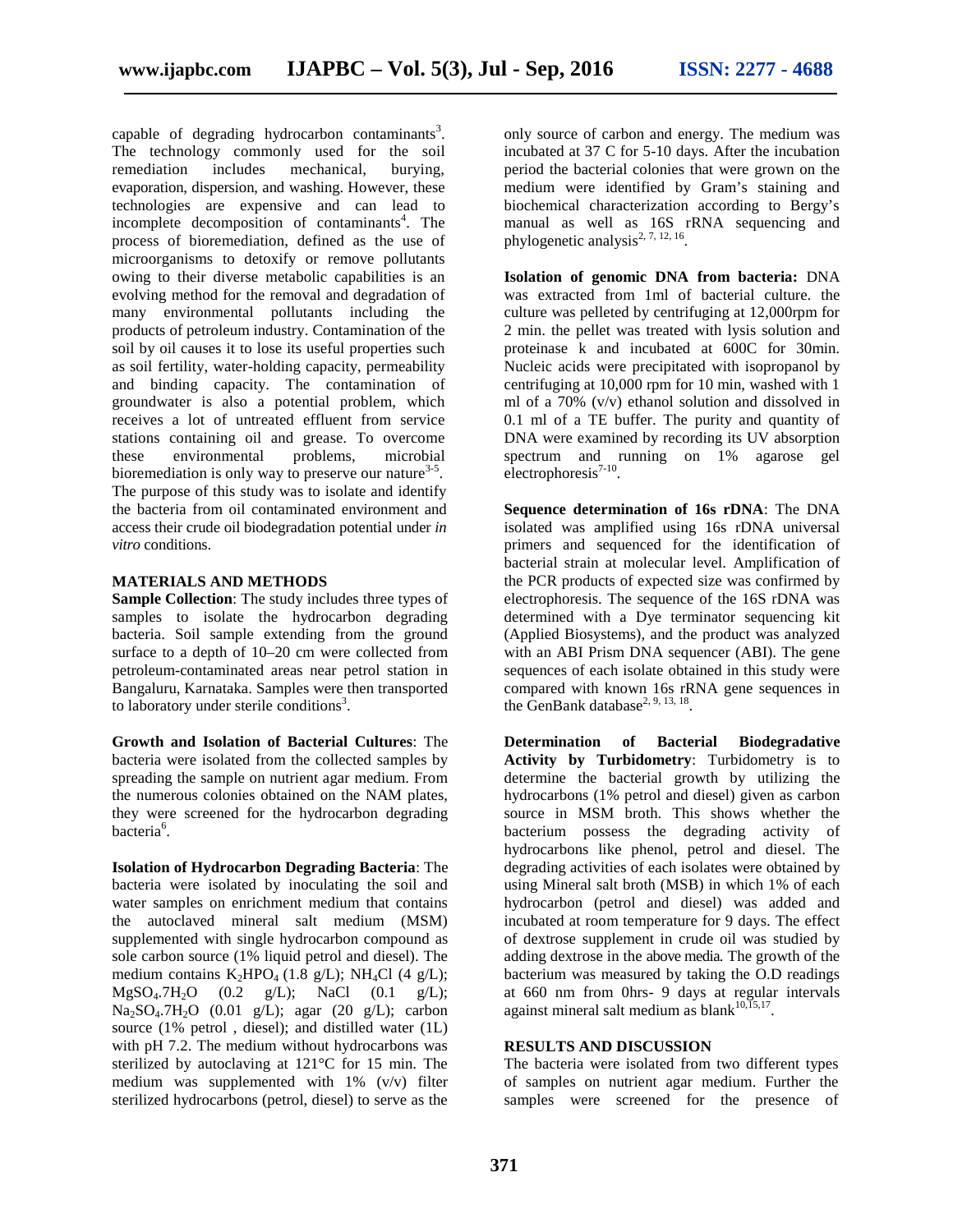hydrocarbon degrading bacteria on mineral salt medium with 1% of the hydrocarbons as the sole carbon source namely petrol and diesel individually. Hydrocarbons which are needed as a carbon source, can be toxic to microorganisms due to the solvent effects of diesel and petrol, which may destroy bacterial cell membrane. Many biodegradation studies were reported on diesel are carried out using lesser diesel concentrations ranging from 0.5 to 1.5%. But Kaplan*et al*., (2004) reported degradation of diesel by microorganisms at 3.5% and 6% diesel by Mandri*et al.,* (2007). It has been found that degradation is generally unfavorable at concentrations higher than 1 or  $1.5\%$ <sup>7, 15</sup>.

This result showed that the bacteria grown on enriched medium were able to degrade the hydrocarbon source. The two best screened organisms were labelled as Par.a and Par.b respectively. After Gram staining both of them were found as Gram positive and tinny rod shape (Fig 1 and 2).



 $(A)$  (B)



**Fig 1 A & B Pure culture of isolate Par.a and Par.b**



 $(A)$  (B)



**Fig 2 A & B Gram staining of isolate Par.a and Par.b**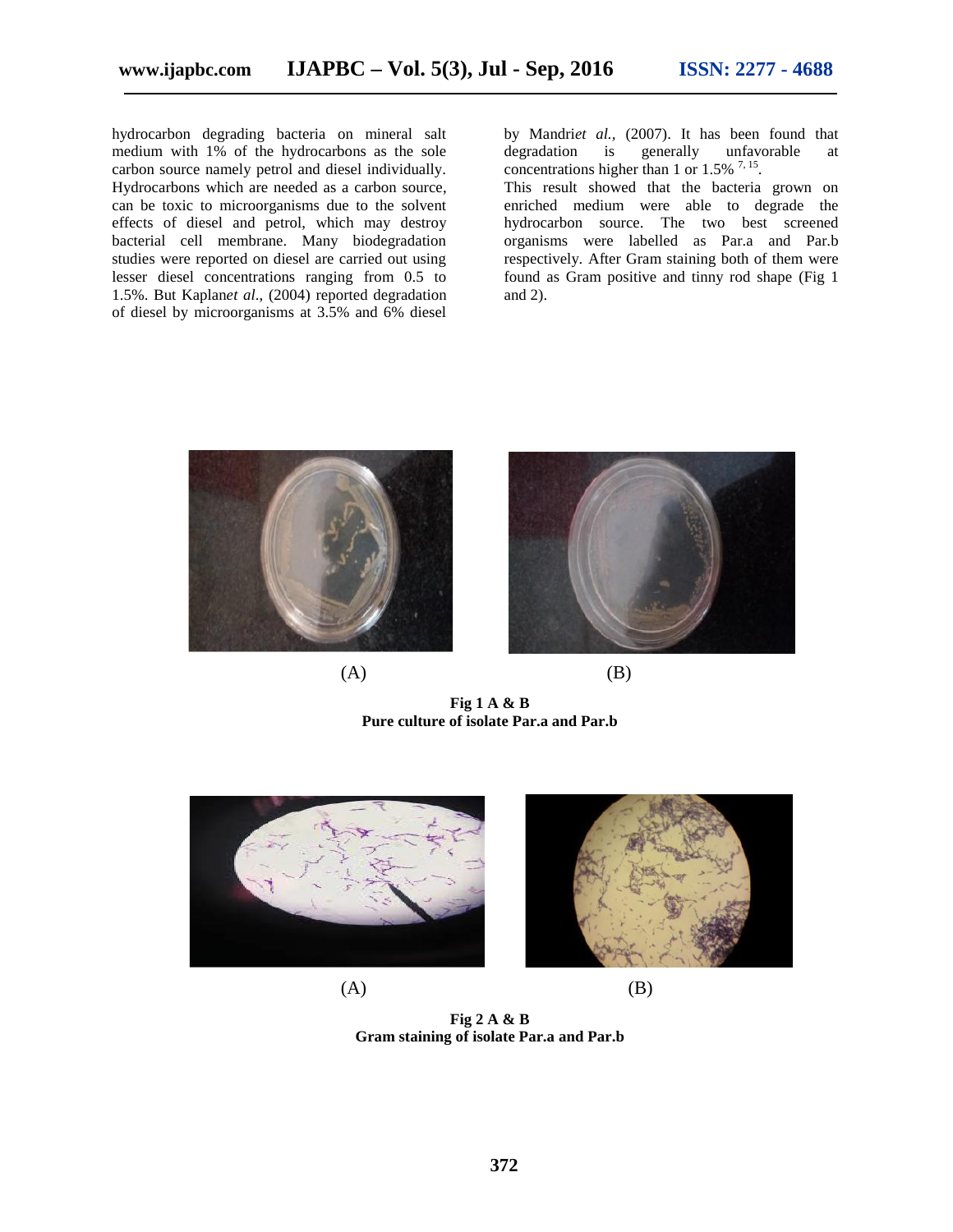



**Fig 3 A & B Fig 3 A & B**<br>Growth curve of Par.a and Par.b in presence of 1% V/V petrol and diesel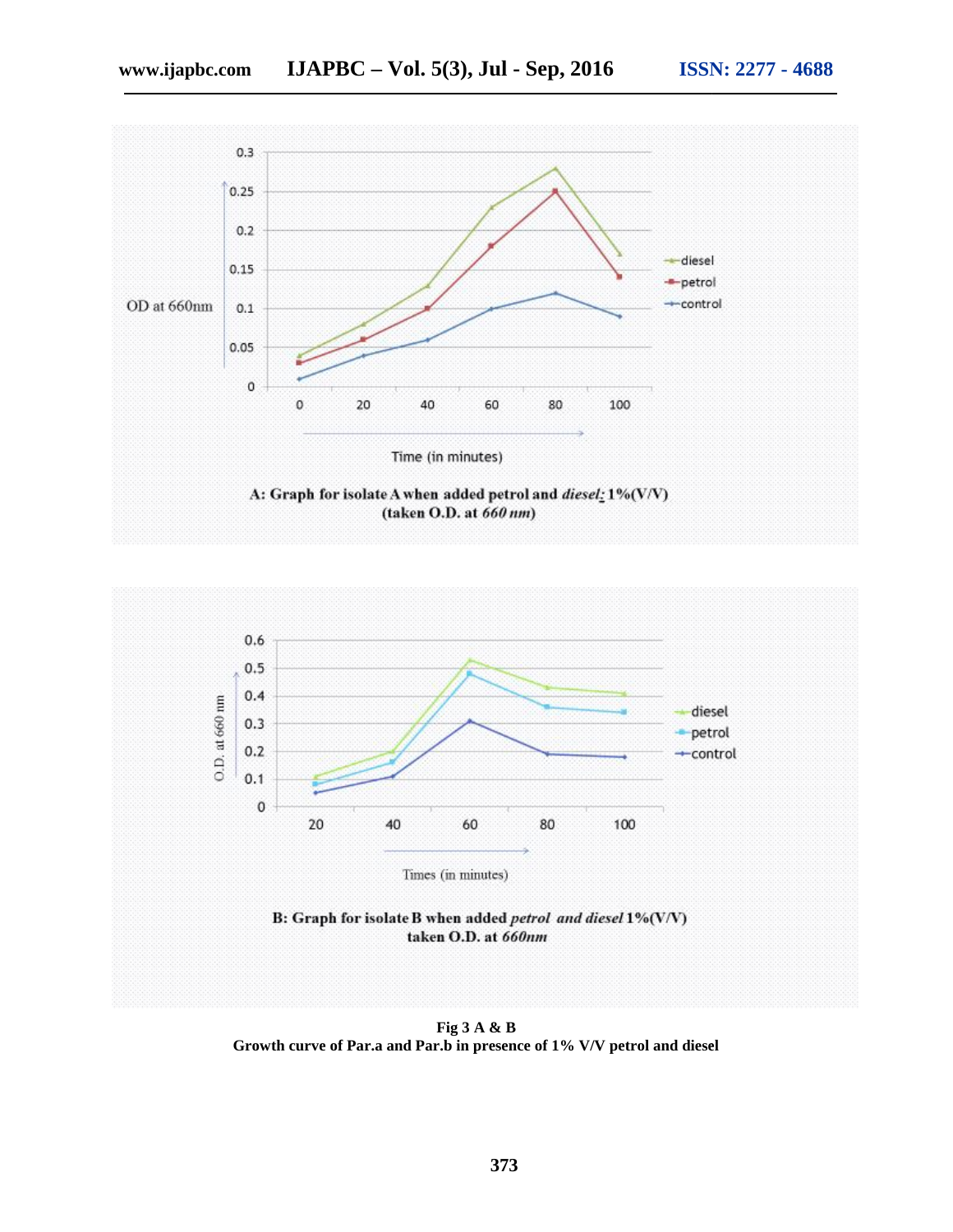The isolates were further confirmed by 16s rDNA sequencing. Based on 16S rDNA which amplified by PCR using 35 cycles and primers 16sF and 16sR was PCR using 35 cycles and primers 16sF and 16sR was<br>got sequence result and listed in Fig 3, 4 and 6 respectively. The bacterial 16s rDNA sequences were respectively. The bacterial 16s rDNA sequences were<br>aligned with Blast search of NCBI databases (Fig 5

**i WWW.ijapbc.com IJAPBC** – **Vol.** 5(3), **Jul** - Sep, 2016 **ISSN:** 2277 - 4688<br>
The isolates were further confirmed by 16s rDNA and 7). The sequence aligned of Par.a gave 97% equencing. Based on 16S rDNA which amplifie and 7). The sequence aligned of Par.a gave 97% similarity with *Exiguobacterium aurantiacum and* Par.b also gave 97% similarity with*Exiguobacterium sp.* This is best of our knowledge that till now no body reported that *Exiguobacterium* sp involved in crude oil degradation. degradation.and 7). The sequence aligned of Par.a gave 97%<br>similarity with *Exiguobacterium aurantiacum and*<br>Par.b also gave 97% similarity with *Exiguobacterium*<br>sp. This is best of our knowledge that till now no<br>body reported that



**Fig 4 16S rRNA in agarose gel** 

CCGTAGCTCTTGTTCGACTTCCCCCAATCATCTGCCCCACCTTCGGCGGCTGGCTCCTTAAGGTTACCTC ACCGACTTCGGGTGTTACAAACTCTCGTGGTGTGACGGGCGGTGTGTACAACAGCCTGCAATCCGAAC TGAGAACGGCTTTCTGGGATTGGCTCCACCTCGCGGCTTCGCTGCCCTTTGTAACCCGTCCAATTGTAG GCACGTGTGTAGCCCAACTCATAARGGGCATGATGACTGAATGCTGGCAAACTAAGGACAAGGGTTG CGCTCGTTGCGGGAACTTAACCCAAACATCTCACGACACGAGCTGACGACAAYCATGCAMCACCTTGT **CACCC** 

#### **Fig 5**

# **Partialsequence of16S rRNAof Par.a**



gil 584308061 l Exiquobacterium\_aurantiacum\_CGS18\_0 gil 584308060 [Exiguobacterium\_aurantiacum\_CGS1/0 gi]630256969[Exiguobacterium\_aurantiacum\_47AGP51\_0.00018 gi|946730760|Exiguobacterium\_mexicanum\_OZK24 0 gi|630256968|Exiguobacterium\_aurantiacum\_104NE 0 gi|7110417|Bacterium\_str.\_61610 0.02658 Par.a 0.02806

#### **Fig 6 Phylogenetic tree of 16SrRNA sequence of Par.a**

CCGTTAGCTCTTGCTCGACTTCACCCCAATCATCTGCCCCACCTTCGGCGGCTGGCTCCTTACGGTTAC CCGTTAGCTCTTGCTCGACTTCACCCCAATCATCTGCCCCACCTTCGGCGGCTGGCTCCTTACGGTTACCTCACCGACTTCGGGTGTTGCAAACTCTCGTGGTGTGACGGGCGGTGTGTAAAGACCCGGGAACGTAT TCACCGCAGTATGCTGACCTGCGATTACTAGCGATTCCGACTTCATGCAGGCGAGTTGCAGCCTGCAA TCCGAACTGAGAACGGCTTTCTGGGATTGGCTCCACAWCTCATAAGGGSCATGATGATTTGACGTCAT CCCCACCTTCCTCCGRTTTGTCACCGGCAGTCTCCCTTAGAGTGCCCAACCAAATGCTGGCAACTAAGG ACAMGGGTTGCGCTCGT

**Fig 7 Partial sequence of 16S rRNAof Par.b of 16S**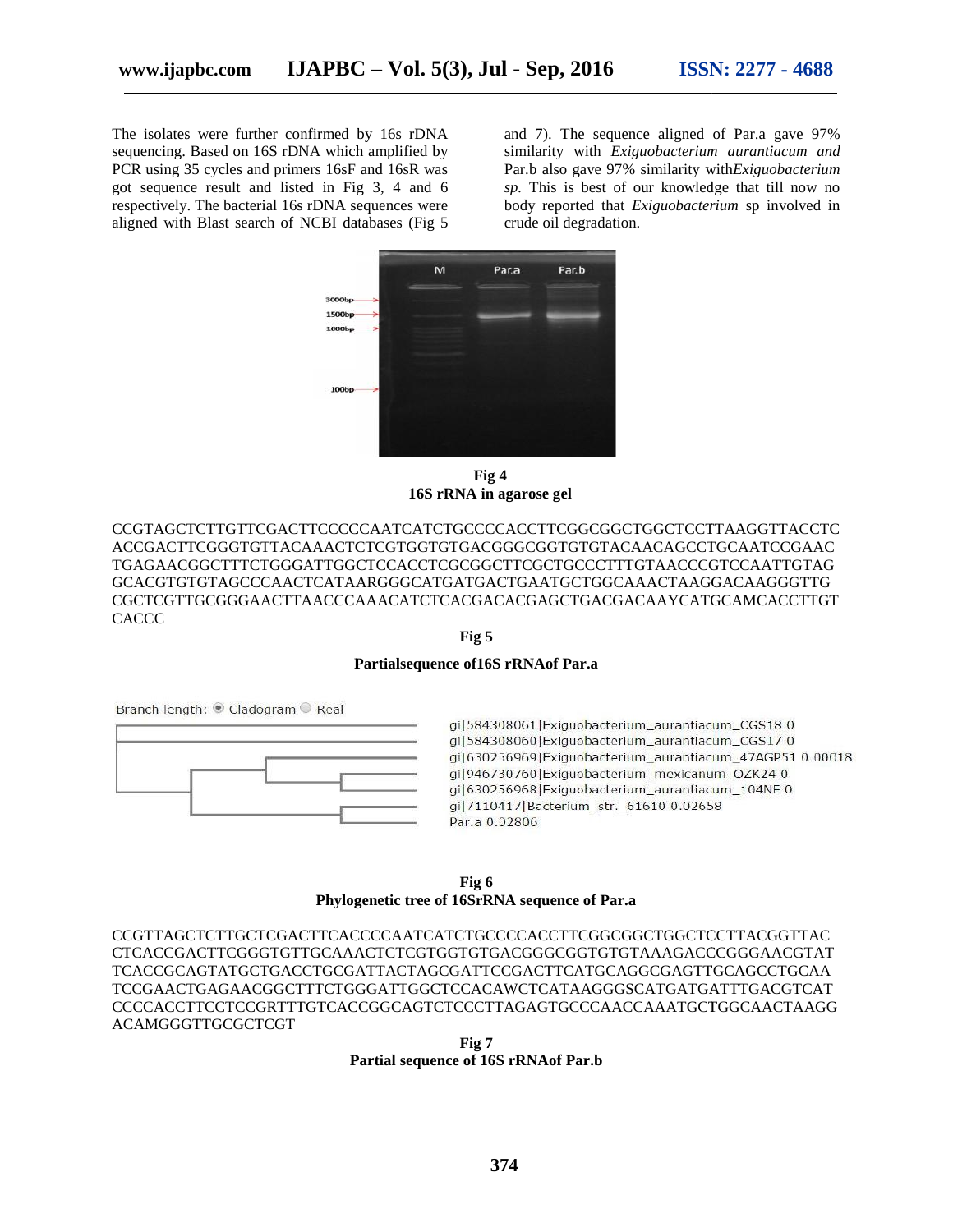

**Fig 8 Phylogenetic tree of 16SrRNA sequence of Par.b**

These results highlight the different group of bacterial genera involved in hydrocarbon degradation*.* Many scientists studied the petroleum degradation by various *Pseudomonas species* and by Bacillus species <sup>2, 12</sup>. Ficker*et al.*, (1999)<sup>9</sup> reported the degradation of hydrocarbons form petroleum polluted areas by Staphylococcus *aureus, Micrococcus luteus, Lactobacillus acidophillus and Bacillus species.* LikewiseSinghet al.,(2008)<sup>17</sup> reported hydrocarbonsutilizers in his research such as *Bacillus megaterium, Pseudomonas putida, Micrococcus luteus, Bacillus brevis, Bacillus pumilis and Enterobacter aerogenes.* It is evident from our study that the proportion of hydrocarbon- degrading microorganisms 'number increases rapidly, when the environment was contaminated with petroleum and diesel components. More numbers of certain hydrocarbon-degrading microorganisms from acrude oil environment stated that those organisms are the active degraders of crude  $oil<sup>14, 16</sup>$ . The metabolic activity of indigenous oildegrading microbes were carrying out rapidly in presence of polluted soil and water and such activities could be responsible for the bioremediation of crude oil contaminated environment $12,17,20$ .

Fig 9 shows the biodegrading activity of each isolates on hydrocarbons (petrol and diesel). The O.D vs timing readings based on the turbidity of MSM broth at regular intervals give the degradative activity on hydrocarbons by bacteria. Our results showed that both the organisms maximally utilized all the hydrocarbon substrates (petrol and diesel) when supplied as the sole source of carbon along with dextrose although, the level of utilization differs from

one microbe to another (due to differences in their growth. Both These degrading capabilities on hydrocarbons proved that the microorganisms isolated from the soil samples were able to degrade hydrocarbons<sup>19-20</sup>. The cells were able to multiply within the days of study which is indicating that for their growth and development, they were able to degrade and utilize the oil, hence the proportionately increase in the O.D of broth. This gradual increase in the O.D of the broth suggested bacterial growth, which implies degradation of hydrocarbons, mostly between 5 and 9days and gradual decline in the O.D of the broth reveals decrease in the bacterial population and hence the decline of hydrocarbon degradation, mostly between days 8 and 9.

Fava et al.  $(1995)^8$  and Loh and Wang  $(1998)^{21}$ showed that minerals or supplementary carbon substrates enhance the rate of biodegradation. The addition of nutrients supplements stimulates the degradative potential of the indigenous microorganisms thus allowing the microorganisms to break down the organic pollutants at a faster rate (Ausma et al.,  $2002)^{22}$ . Okerentugba and Ezeronye  $(2003)^{23}$  stated that microbiological communities exposed to crude oil will adapt to this exposure through selective enrichment and genetic changes, resulting in a high hydrocarbon-degradation Thus previous exposure of microorganisms makes them better capacitor to degrade crude petrol and diesel by showing higher growth and cell division and more efficient in metabolism, thus maximizing the rate of crude oil removal from the culture media.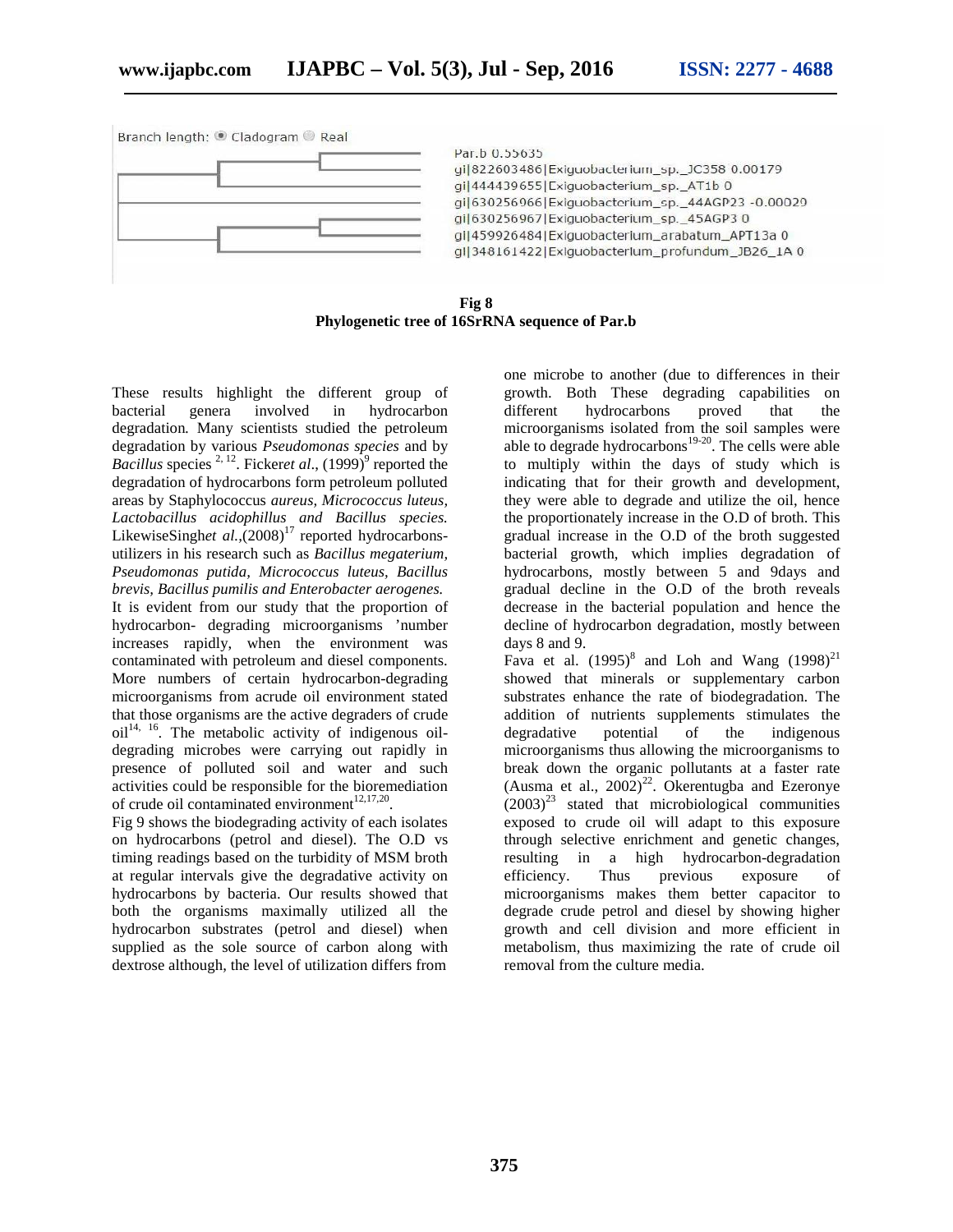

**Fig 9 (A to D) Comparative turbidometric assay of Par.a and Par.b in presence of dextrose and variable Comparative turbidometric quantity of crude oil.**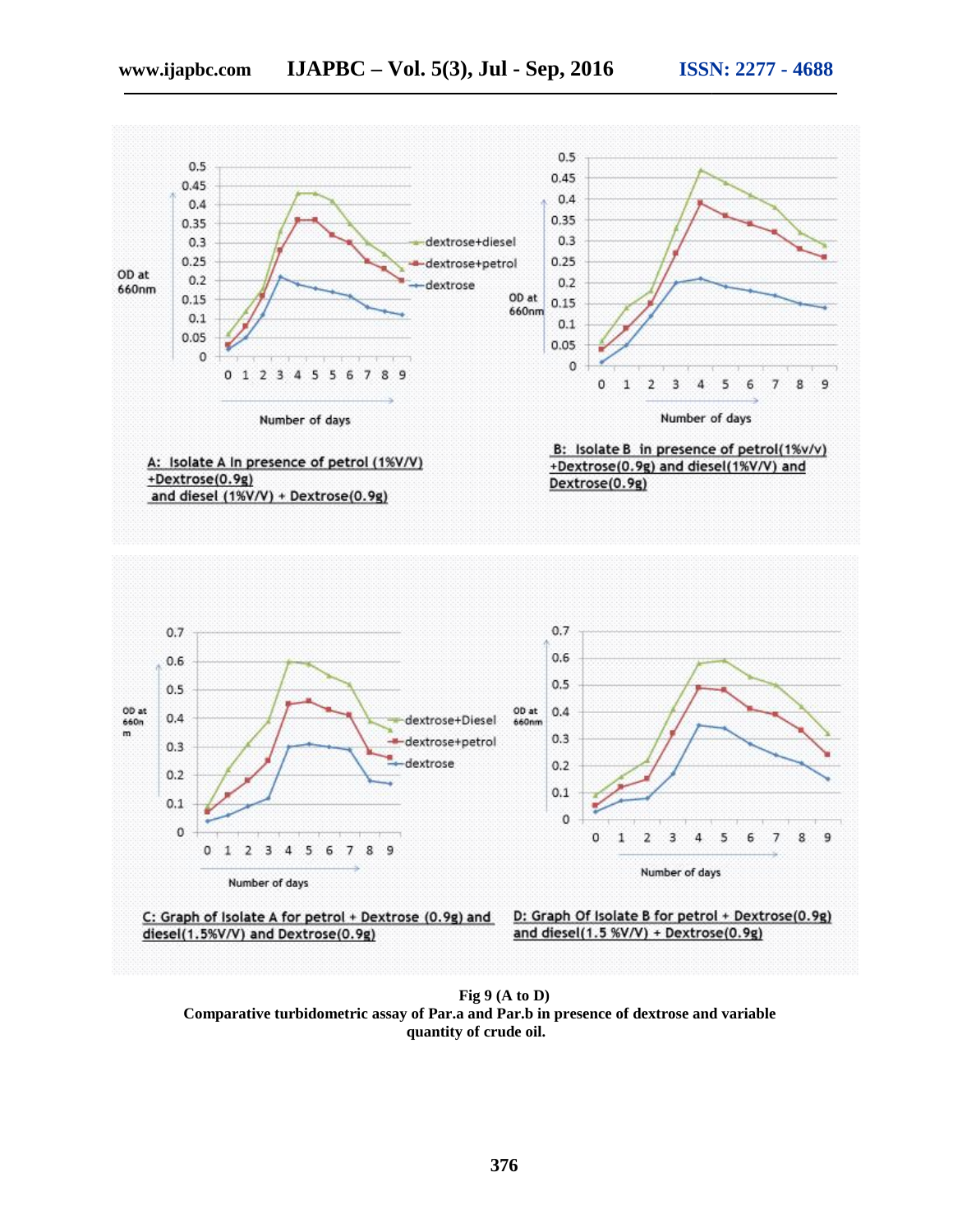



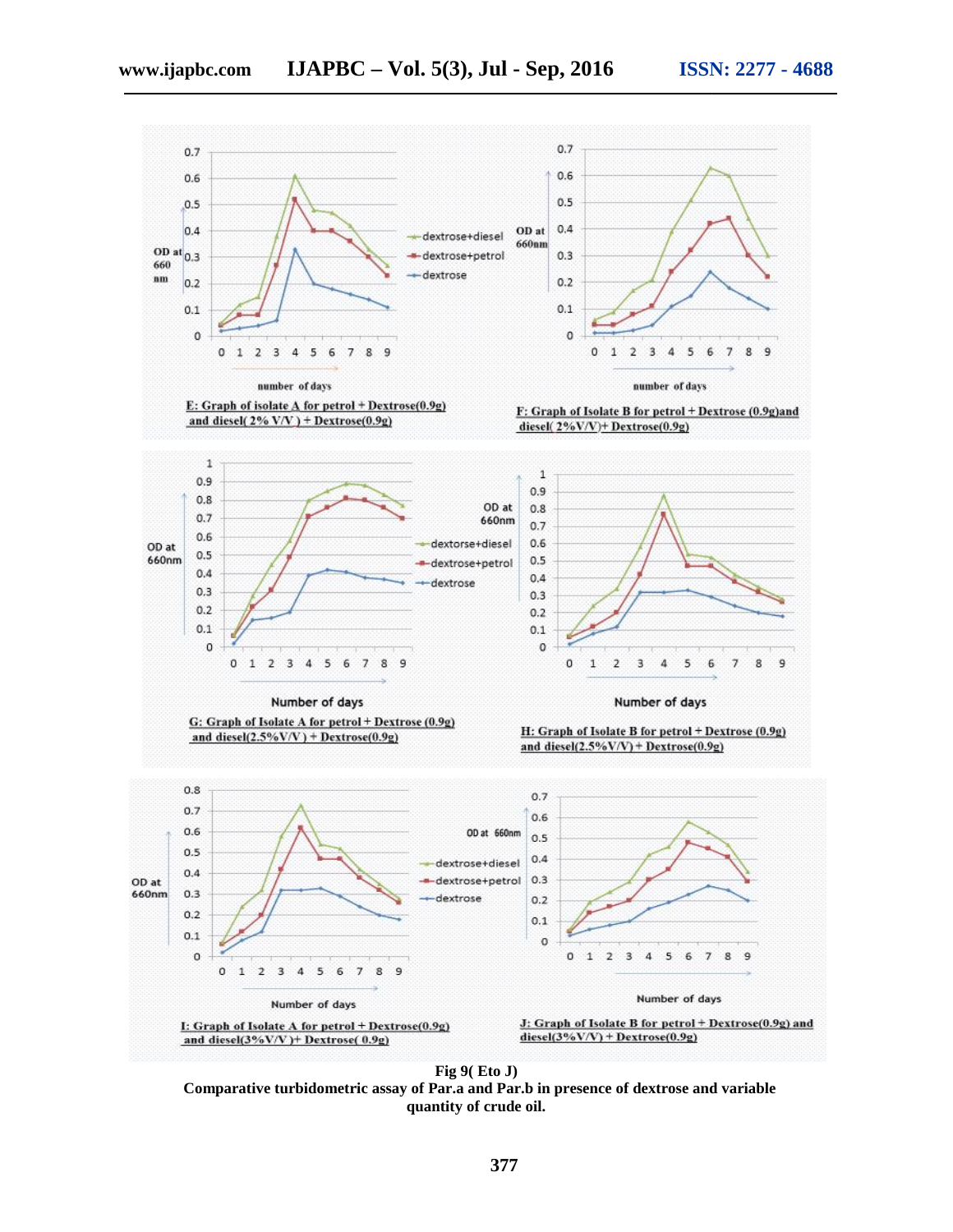Cleaning up of petroleum hydrocarbons in the subsurface environment is a real world problem. A better understanding of the mechanism of biodegradation has a high ecological significance that depends on the indigenous microorganisms to transform or mineralize the organic contaminants. Microbial degradation process aids the elimination of spilled oil from the environment after critical removal of large amounts of the oil by various physical and chemical methods. This is possible because microorganisms have enzyme systems to degrade and utilize different hydrocarbons as a source of carbon and energy. By using biological processes, as in the case of bioremediation, usually lowers the costs as compared to chemical treatment processes for various contaminated sites. It is also less disturbing to the environment. The toxicity and fertility of the soil before and after treatment was also assessed, thereby proving that biostimulation is an effective method of reducing environmental pollution.

#### **CONCLUSION**

Bioremediation is one of the most potential area of environmental biotechnology for the cleaning up of pollutants from crude oil contaminant side. Our isolated both the organisms Par.a and Par.b can be used in near future as one of the potent living agent for bioremediation.

#### **REFERENCES**

- 1. Alfreider A, Vogt C, Babel W. Microbial diversity in an *in situ* reactor system treating mono - chloro benzene contaminated groundwater as revealed by 16S ribosomal DNA analysis. Syst.Appl.Microbiol, 2002; 25(2): 232-240.
- 2. Altschul SF, Gish W, Miller W, Myers EW, Lipman DJ. Basic local alignment search tool. Mol. Biol. 1990; 215(3): 403-410.
- 3. Amann RI, Ludwig W, Schleifer KH. Phylogenetic identification and *in situ* detection of individual microbial media with waterinsoluble substrates. FEMS Microbiol. Rev.1995; 59(1): 143-169.
- 4. Brakstad OG, Bonaunet K. Biodegradation of petroleum hydrocarbons in seawater at low temperatures  $(0-5^{\circ}C)$  and bacterial communities associated with degradation. Biodegradation. 2006; 17(1): 71-82.
- 5. Bredholt H, Josefsen K, Vatland A, Bruheim P, Eimhjellen K. Emulsification of crude oil by an alkane-oxidizing *Rhodococcus* species isolated from sea water. Can. J. Microbiol.1998; 44(4): 330-340.
- 6. Clement BG, Kehl LE, DeBord KL, Kitts CL.

Terminal restriction fragment patterns (TRFPs), a rapid, PCR-based method for the comparison of complex bacterial communities. Microbiol. Methods, 1998; 31(3): 135-142.

- 7. Desai JD, Banat IM. Microbal production of surfactants and their commercial potential. Microbiol. Mol. Biol. Rev.1997; 61(1): 47-64.
- 8. Fava F, Armenante PM, Kafkewitz D, Marchetti L. Influence of organic and inorganic growth supplements on the aerobic biodegradation of chlorobenzoic acids. Appl. Microbiol. Biotechnol.1995; 43(1): 171-177.
- 9. Ficker M, Krastel K, Orlicky S, Edwards E. Molecular characterization of a toluene degrading methanogenic consortium. Appl.Environ.Microbiol.1999;65(12):5576- 5585.
- 10. Giovannoni SJ, DeLong EF, Olsen GJ, Pace NR. Phylogenetic group-specific oligo deoxynucleotide probes for identification of single microbial cells. Bacteriology, 1988; 170(2): 720-726.
- 11. Jirasripongpun K .The characterization of oil degrading microorganisms from lubricating oil contaminated (scale) soil. Lett. Appl. Microbiol. 2002; 35(4): 296-300.
- 12. Kaplan CW, Kitts CL. Bacterial succession in a petroleum land treatment unit. Appl. Environ. Microbiol.2004; 70(3): 1777-1786.
- 13. Kasai Y, Takahata Y, Hoaki T, Watanabe K .Physiological and molecular characterization of a microbial community established in unsaturated, petroleum-contaminated soil. Environ. Microbiol. 2005; 7(6): 806-818.
- 14. Leahy JG, Colwell RJL. Microbial degradation of hydrocarbons in the environment. Microbiol. Rev.1990; 54(3): 305-315.
- 15. Mandri T, Lin J. Isolation and characterisation of engine oil degrading indigenous microorganisms in KwaZulu-Natal, South Africa. Afr. J. Biotechnol.2007; 6(1): 023-027.
- 16. Meintanis C, Chalkou KI, Kormas KA, Karagouni AD. Biodegradation of crude oil by thermophilic bacteria isolated from a volcano island. Biodegradation, 2006;17(2): 105-111.
- 17. Singh C, Lin J. Isolation and characterization of diesel oil degrading indigenous microorganisms in KwaZulu-Natal, South Africa. Afr. J. Biotechnol.2008; 7(12): 1927-1932.
- 18. Stelmack PL, Gray MR, Pickard MA. Bacterial adhesion to soil contaminants in the presence of surfactants. Appl. Environ. Microbiol.1999; 65(1): 163-168.
- 19. Vasudevan N, Rajaram P. Bioremediation of oil sludge contaminated soil. Environ. Int.2001;